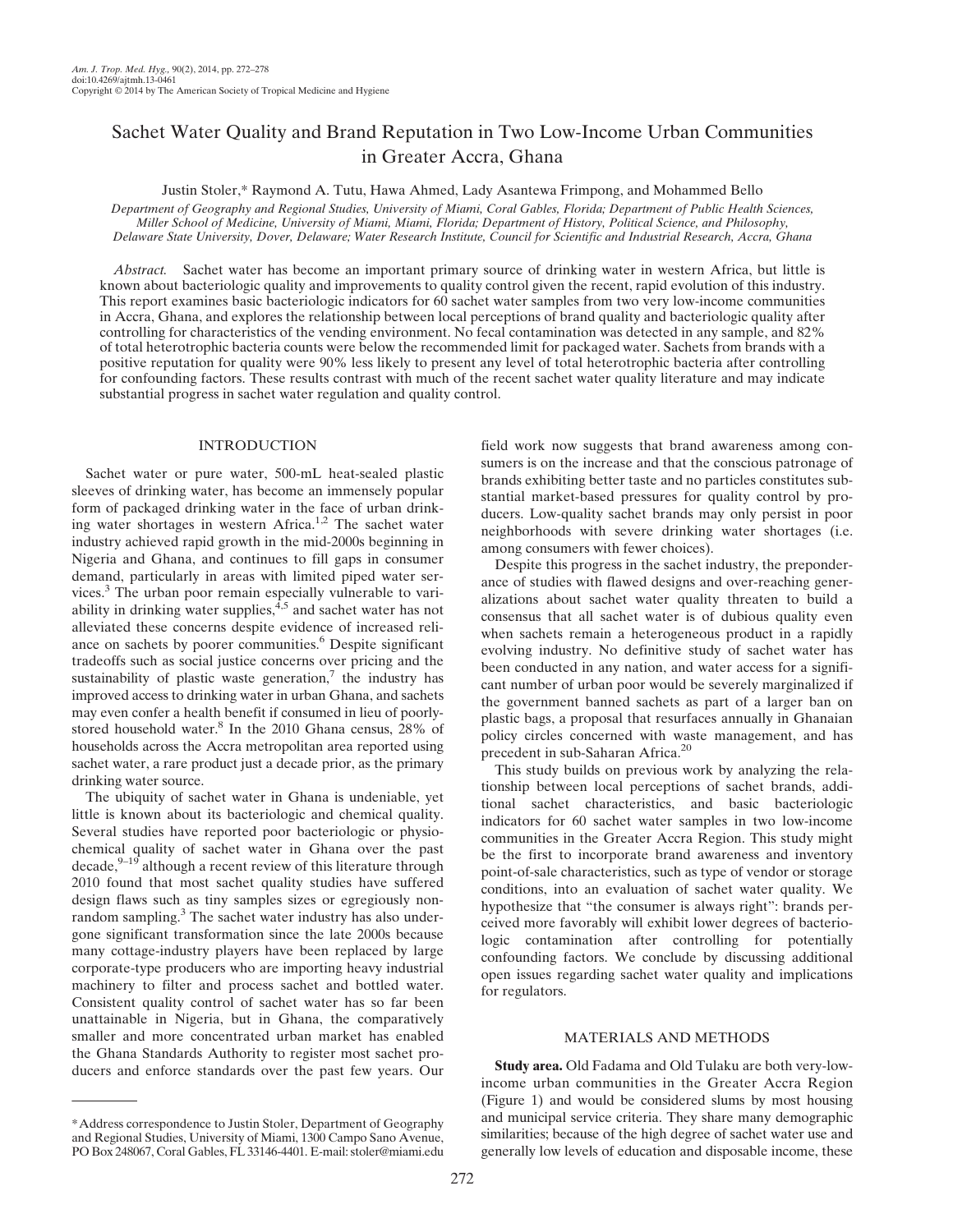

FIGURE 1. Greater Accra Region (shaded) of Ghana, its 2000 census districts, locations of the two study communities (Old Fadama and Old Tulaku), and corresponding 2006 buildings layer from Ghana Lands Commission.

communities are particularly vulnerable to the presence of lowquality sachet water in the local market.

Old Fadama began as a temporary lodging site in the 1980– 1990s for internally displaced persons as a result of ethnic clashes in the northern parts of the country. $^{21}$  Its population is believed to exceed 80,000 given a combined estimate of actual permanent residents, and temporary and fluid populations,<sup>22</sup> and is regarded as the largest urban slum in Ghana. Residents do not have legal tenure to the land they inhabit because that space has not been planned for residential purposes,<sup>23</sup> and housing is generally built from sub-standard materials. There is no governmental oversight of the provision of social services, and water and sanitation options in Old Fadama are particularly dire. The neighborhood is bounded on the west by the Korle Lagoon, large canals to the south and east, and the Agbogbloshie market to the north.

Much less has been written about Old Tulaku, a community spanning approximately half the geographic area of Old Fadama. A fringe community in the fast-growing Ashaiman Municipality, which has an estimated population of  $190,972$ ,  $^{24}$ Old Tulaku was not planned as a residential zone; thus, residents do not have legal tenure to the lands they occupy. The annual population growth rate of the municipality is approximately 4.6%, which is about 2% points higher than the national average, primarily because of migration and birth rates.25 Old Tulaku contains approximately 250–300 housing structures, which are typically wooden shacks with sporadic shallow, hand-dug drains, and many residences have electricity. The community receives relatively stable municipal water service, though rarely piped into homes. The community is bounded on the west by the Ashaiman Road (also known as the Ashaiman-Tema Highway), to the north by AshaimanLashibi Road, to the east by an unpaved lane (the second lane east of, and parallel to, Ashaiman Road), and to the south by the Ashaiman-Tema Highway toll booth road.

Study sample. Old Fadama and Old Tulaku were selected for this study from expert knowledge of local drinking water options, and after previous focus groups in these communities revealed high use of sachet water and strong brand awareness. Eight age- and sex-stratified focus groups in these communities, conducted in June 2013, disclosed consistent perceptions of quality among various brands of sachet water. Using these focus groups transcripts, we were able to dichotomize the reputation of all sachet water brands available in these communities into good or poor. The distinction was often priced into the market because poor brands were often sold at a discounted price of 3 sachets for 20 pesewas (3-for-20) instead of the usual 10 pesewas each, thus lowering the perceived quality of these brands to consumers.

Thirty samples of sachet water were purchased in each neighborhood, each from a unique vendor, and split evenly between perceived good and poor brands. Because sampling occurred in June, the height of the rainy season in Accra, fewer sachet water vendors were present relative to drier months, and thus our sample necessitated some brand duplication. In our sample, the brands classified as good were (in alphabetical order) Everpure (3), Ice Cool (1), Ice Pak (16), Mobile (2), Special Ice (6), and Standard Water (2); those classified as poor were Aqua Pure (1), Aqua Star (2), Aqua Taste (2), Capital O2 (1), Clear Taste (1), Cony's Pak (2), Deona (3), Ice Light (1), Nak (2), Nhyira (1), Queens (1), Royal Nsu Pa (4), Super Global (5), Valley (3), and Zam Aqua (1). The sample was not intended to be a representative sample of all sachet water or of any particular brand, but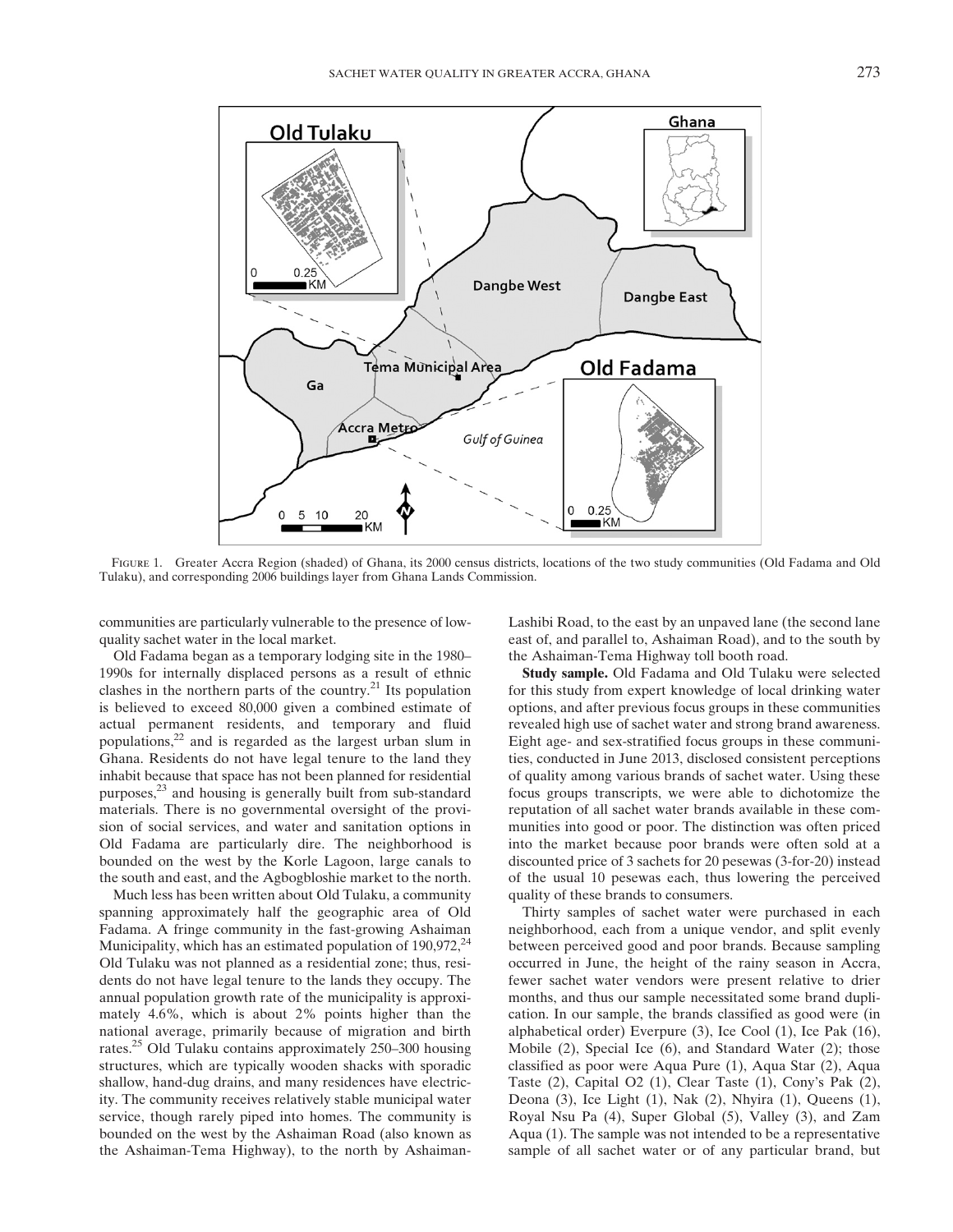TABLE 1 Potential confounders of sachet water quality, Accea, Ghana

| Characteristic                 | Link to water quality                                              |
|--------------------------------|--------------------------------------------------------------------|
| Neighborhood                   | Low-quality product could be steered<br>into certain neighborhoods |
| <b>Brand</b>                   | Could signal differential quality<br>control                       |
| Price                          | Could signal differential quality<br>control                       |
| Vendor type                    | Could indicate variable care in<br>storage, freshness of inventory |
| Sun exposure                   | Ultraviolet light could inhibit<br>bacterial growth                |
| Chilled                        | Could inhibit bacterial growth                                     |
| Vendor as wholesaler           | Could indicate freshness of inventory                              |
| Days sachet in stock by vendor | Could indicate freshness of inventory                              |
| Cheap plastic wrapper          | Could signal differential quality<br>control                       |
| Visible particles              | Could signal differential quality<br>control                       |

rather a representative snapshot of the sachet water options available to consumers of these communities on a typical weekday in the rainy season.

To better understand factors that could influence sachet water quality, we inventoried several characteristics about the sachet itself and the conditions under which it was sold. In addition to the neighborhood, brand, and brand reputation, we recorded the price (10 pesewas versus 3-for-20 pesewas), vendor type (stores, stalls/kiosks, mobile/walking), whether sachets were stored in the sun, whether sachets were chilled for purchase, whether the vendor served as a wholesaler, the number of days that the vendor was in possession of the sachets (since purchase from their wholesaler/distributor), whether the sachet was packaged in lower-grade plastic, and presence of visible particles. The rationale for how each of these independent measures could influence sachet water quality is shown in Table 1.

Test media and indicators. All samples were purchased before noon and transported to the Council for Scientific and Industrial Research Water Research Institute laboratory for processing in Accra during the afternoon that same day. Using American Public Health Association standards, we analyzed sachets for total coliforms (TC), fecal coliforms (FC), and Escherichia coli (EC), all in colony-forming units (CFU) per 100 mL by using the membrane filtration method, and for total heterotrophic bacteria (THB) in CFU/mL by using the pour plate method. $26$  These four common indicators (TC, FC, EC, and THB) constitute our dependent measures. Ghana Standards Authority sets local water quality stan $dards<sup>27</sup>$  and for packaged water requires limits of 0 units for TC, FC, and EC, and an international consensus limit of 500 CFU/mL for THB.<sup>28</sup>

Culture media (M-FC agar [HiMedia, Mumbai, India] and Harlequin E. coli/Coliform medium [Lab M, Heywood, United Kingdom]) were prepared according to the manufacturer's instructions, sterilized at 121°C for 15 minutes, and dispensed into sterile petri plates. The membrane filtration manifold support was sterilized by flaming with a gas lighter for five seconds. A sterile  $0.45$ - $\mu$ m membrane filter was placed on the base of the membrane filtration manifold by using sterile forceps, and a sterile funnel was placed on the filter base and locked in place. The sachet was shaken vigorously and a corner was wiped with clean tissue soaked with 70% ethanol. The sterile corner of the sachet was cut by using sterile scissors (sterilized by dipping the scissors in 96% ethanol and flamed with a Bunsen burner). A total of 100 mL of the sachet water was poured into the sterile funnel and filtered with the aid of a vacuum pump. The funnel was removed and, using sterile forceps, we removed the membrane filter and placed it on the selected medium in petri plates. The petri plates were inverted and incubated at  $44^{\circ}$ C  $\pm$  0.5°C for 24 hours for FC and  $37^{\circ}$ C  $\pm$  0.5 $^{\circ}$ C for 24 hours for TC and EC. After incubation, colonies were counted by using a colony counter. Blue colonies were recorded as fecal coliforms on M-FC agar. Dark blue to violet colonies were recorded as E. coli, and all pink, salmon red, and dark blue to violet colonies were recorded as total coliforms on Harlequin E. coli/ Coliform medium.

Samples were analyzed for THB by using the pour plate method. Duplicate dilutions of 0.1 mL and 1 mL of each sample were plated on nutrient agar and incubated at 37°C for 48 hours. Nutrient agar was prepared according to manufacturer's instructions and sterilized at 121°C for 15 minutes. All colonies were counted and an average of duplicate samples was recorded as THB counts/mL (CFU/mL) for the sample.

Statistical analysis. We used Pearson's chi-square and analysis of variance  $F$  tests to compare nominal and continuous measures, respectively, between the two neighborhoods (30 samples per group), and between pooled good and poor brand reputations (30 samples per group). We did not test for differences across the four combinations of neighborhood and reputation because we did not make the a priori assumption that sachet characteristics among all four groups should necessarily be alike. Multivariable logistic regression was used to assess predictors of the bacteriologic indicators; we attempted to fit multilevel logistic regression models to control for sample location but our sample size produced unstable variance estimates. All quantitative analyses were conducted by SPSS version 21 software (IBM, Armonk, NY). This study was approved by the Institutional Review Board at the University of Miami and with independent oversight from Ghana Urban Water Ltd. in Accra. Ghana Urban Water Ltd. played no other role in this study.

#### RESULTS

Sachet quality by neighborhood and brand reputation. We summarize descriptive information for the 60 sachet water samples, stratified by neighborhood location and by brand reputation (Table 2). There were only a few statistically significant differences between the sub-samples of 30 sachets from each neighborhood. Sachets from Old Fadama were much more likely to have been purchased by a mobile vendor than a store or stall ( $\chi^2$  = 15.94, P < 0.001), probably because of the much larger geographic area of the neighborhood compared with Old Tulaku. These mobile vendors are typically women carrying sachets in large bowls on their heads, and thus in Old Fadama sachets sampled were also more likely to be stored in the sun than in Old Tulaku ( $\chi^2$  = 7.18, P = 0.007). In Old Tulaku, compared with Old Fadama, sachet brands with a poor reputation were more likely to be sold at a discounted price ( $\chi^2$  = 5.96, *P* = 0.015), and vendors were in possession of their inventory for twice the number of days (4.2 versus 2.1 days;  $F = 3.21$ ,  $P = 0.078$ ). There were no statistically significant differences between communities for chilling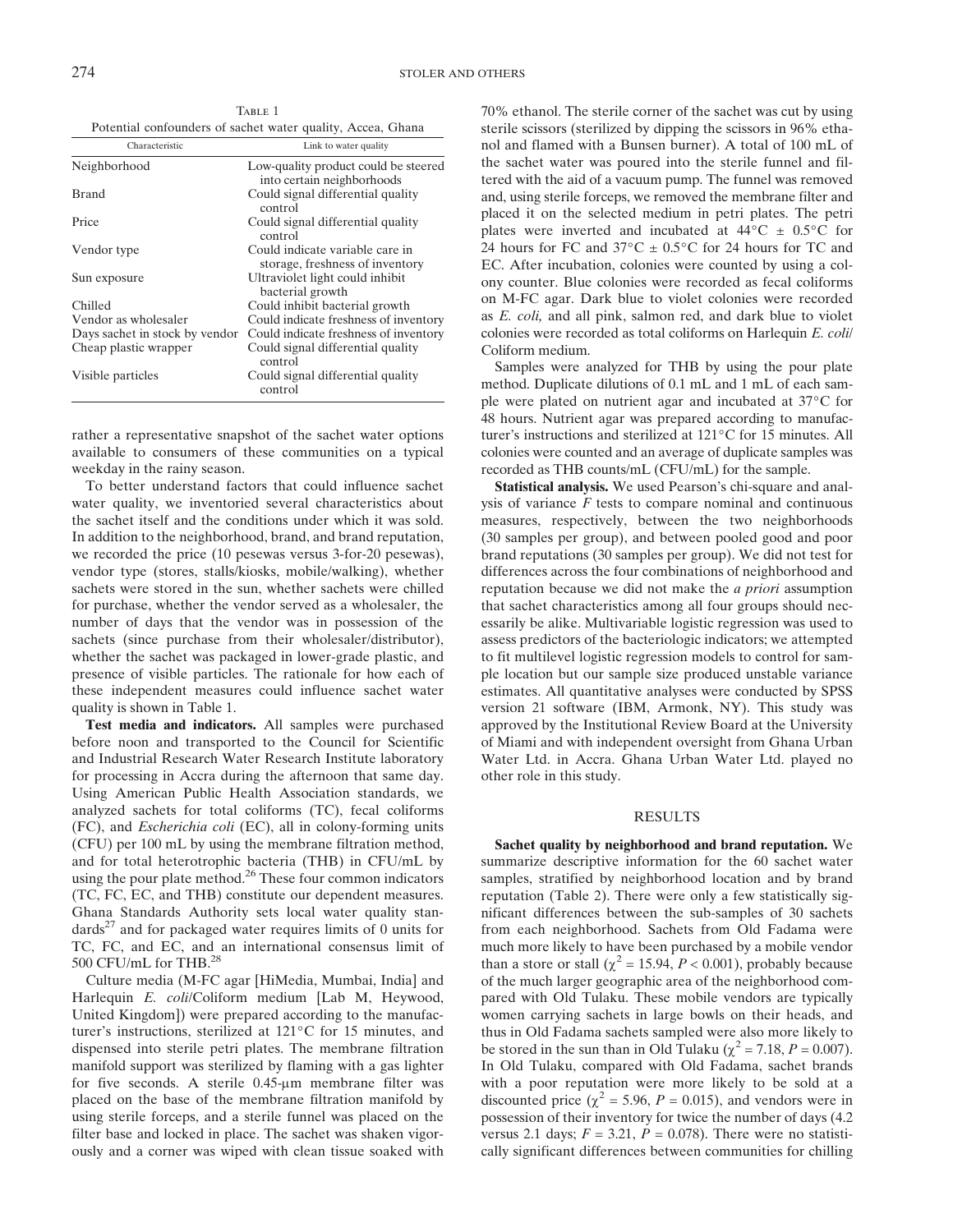|                                | Old Fadama    |               | Old Tulaku   |               |                     |
|--------------------------------|---------------|---------------|--------------|---------------|---------------------|
| Characteristic                 | Good          | Poor          | Good         | Poor          | Significance        |
| Nominal measures: count (%)    |               |               |              |               |                     |
| Discounted price               |               |               |              |               | $+***$              |
| No                             | 15(25)        | 12(20)        | 15(25)       | 4(7)          |                     |
| Yes                            | 0(0)          | 3(5)          | 0(0)         | 11(18)        |                     |
| Vendor type                    |               |               |              |               | §¶                  |
| <b>Store</b>                   | 0(0)          | 2(3)          | 5(8)         | 4(7)          |                     |
| Stall                          | 4(7)          | 7(12)         | 7(12)        | 11(18)        |                     |
| Mobile                         | 11(18)        | 6(10)         | 3(5)         | 0(0)          |                     |
| Stored in sun                  |               |               |              |               | $\#$                |
| No                             | 6(10)         | 8(13)         | 11(18)       | 13(22)        |                     |
| Yes                            | 9(15)         | 7(12)         | 4(7)         | 2(3)          |                     |
| Chilled for purchase           |               |               |              |               | $\ddagger$          |
| N <sub>0</sub>                 | 1(2)          | 4(7)          | 1(2)         | 4(7)          |                     |
| Yes                            | 14(23)        | 11(18)        | 14(23)       | 11(18)        |                     |
| Vendor is a wholesaler         |               |               |              |               |                     |
| No                             | 15(25)        | 12(20)        | 14(23)       | 14(23)        |                     |
| Yes                            | 0(0)          | 3(5)          | 1(2)         | 1(2)          |                     |
| Cheap plastic wrapper          |               |               |              |               | $\ddagger$          |
| N <sub>0</sub>                 | 15(25)        | 12(20)        | 15(25)       | 13(22)        |                     |
| Yes                            | 0(0)          | 3(5)          | 0(0)         | 2(3)          |                     |
| Continuous measures: mean (SD) |               |               |              |               |                     |
| Days in stock                  | 2.3(3.6)      | 1.9(1.3)      | 2.7(2.7)     | 5.7(7.6)      | $^{\dagger\dagger}$ |
| Total coliforms                | 0(0)          | 0(0)          | 0(0)         | 28.7(50.6)    | $\ddag$ **          |
| Fecal coliforms                | 0(0)          | 0(0)          | 0(0)         | 0(0)          |                     |
| Escherichia coli               | 0(0)          | 0(0)          | 0(0)         | 0(0)          |                     |
| Total heterotrophic bacteria   | 201.9 (484.5) | 255.1 (502.8) | 106.6(359.0) | 589.4 (813.5) | $\S$                |

TABLE 2 Descriptive statistics for 60 sachet water samples, stratified by purchase location and brand reputation, greater Accra, Ghana\*

\*Statistical significance was determined by using Pearson's chi-square test for nominal measures and analysis of variance for continuous measures.

† P < 0.001 for differences across pooled quality reputation (good vs. poor).  $\pm P < 0.05$ .

¶P < 0.001 for differences across location (Old Fadama vs. Old Tulaku). #P < 0.01.

\*\* $P < 0.05$ .

 $\dagger\dagger P < 0.10$ .

the sachets, wholesaling, or quality of plastic. None of the 60 sachets sampled contained visible particles upon inspection at the point of purchase.

When pooling the 30 sachets in each brand reputation category (good versus poor), we again observed statistically significant differences in discounted price, because none of the good brands were discounted ( $\chi^2$  = 18.26, *P* < 0.001). Brands with good reputations were also more frequently chilled ( $\chi^2$  = 4.32,  $P = 0.038$ ), never packaged in cheap-feeling plastic wrappers ( $\chi^2$  = 5.46, P = 0.020), and purchased from mobile vendors  $(\chi^2 = 4.98, P = 0.083)$ .

Bacteriologic indicators. Seven sachet water samples (11.6%) exhibited positive TC counts ranging from 12 to 186 CFU/100 mL (mean = 61 CFU/100 mL) and all came from poor brands in Old Tulaku. Thirty-six samples (60%) exhibited positive THB plate counts ranging from 1 to 2,900 CFU/mL (mean = 480 CFU/mL), although only 11 samples (18%) exceeded the acceptability threshold of 500 CFU/mL. There were no statistically significant differences in THB between study communities. None of the 60 samples were positive for FC or EC. Because the sub-sample of poor brands in Old Tulaku ( $n = 15$ ) was too small for regression modeling of the seven samples that exhibited positive TC counts, and because we observed no fecal contamination that required further explanation, we took a closer look at factors associated with the presence of heterotrophic bacteria.

Predictors of heterotrophic bacteria. No significant predictors emerged for the 11 samples with THB > 500 CFU/mL. A multivariable logistic regression model of select covariates and the presence of any heterotrophic bacteria is shown in Table 3. We hypothesize that brand reputation would be associated with THB presence, and iteratively add covariates to the model until we reach the most parsimonious model that minimizes –2LogL. Neighborhood was not statistically significantly associated with THB presence (odds ratio [OR] for Old Tulaku = 1.74, 95% confidence interval  $\text{[CI]} = 0.21$ -14.69,  $P = 0.609$ ), but sachet brands perceived to have a good reputation were approximately 90% less likely to display THB presence after adjusting for covariates ( $OR = 0.09, 95\%$  $CI = 0.01 - 0.62$ ,  $P = 0.014$ ). Vendor type was significant overall  $(P = 0.007)$ , although mobile vendors were only marginally associated with THB presence (OR =  $9.83$ ,  $95\%$  CI =  $0.86-$ 112.40,  $P = 0.066$ . Sachets chilled for purchase also approached statistical significance in reducing the adjusted odds for THB presence  $(OR = 0.19, 95\% \text{ CI} = 0.03-1.49,$  $P = 0.115$ ) because chilling would generally be expected to slow bacterial regrowth within the sachet. The interaction of neighborhood and brand reputation was not significant, but the presence of this term in the model strengthens the association between brand reputation and THB presence. Model diagnostics include  $-2LogL = 60.90$  and Nagelkerke pseudo- $R^2 = 0.38$ .

### DISCUSSION

This study examined basic bacteriologic indicators for 60 sachet water samples from two very low-income communities and inventory characteristics hypothesized to influence

 $$P < 0.10$ .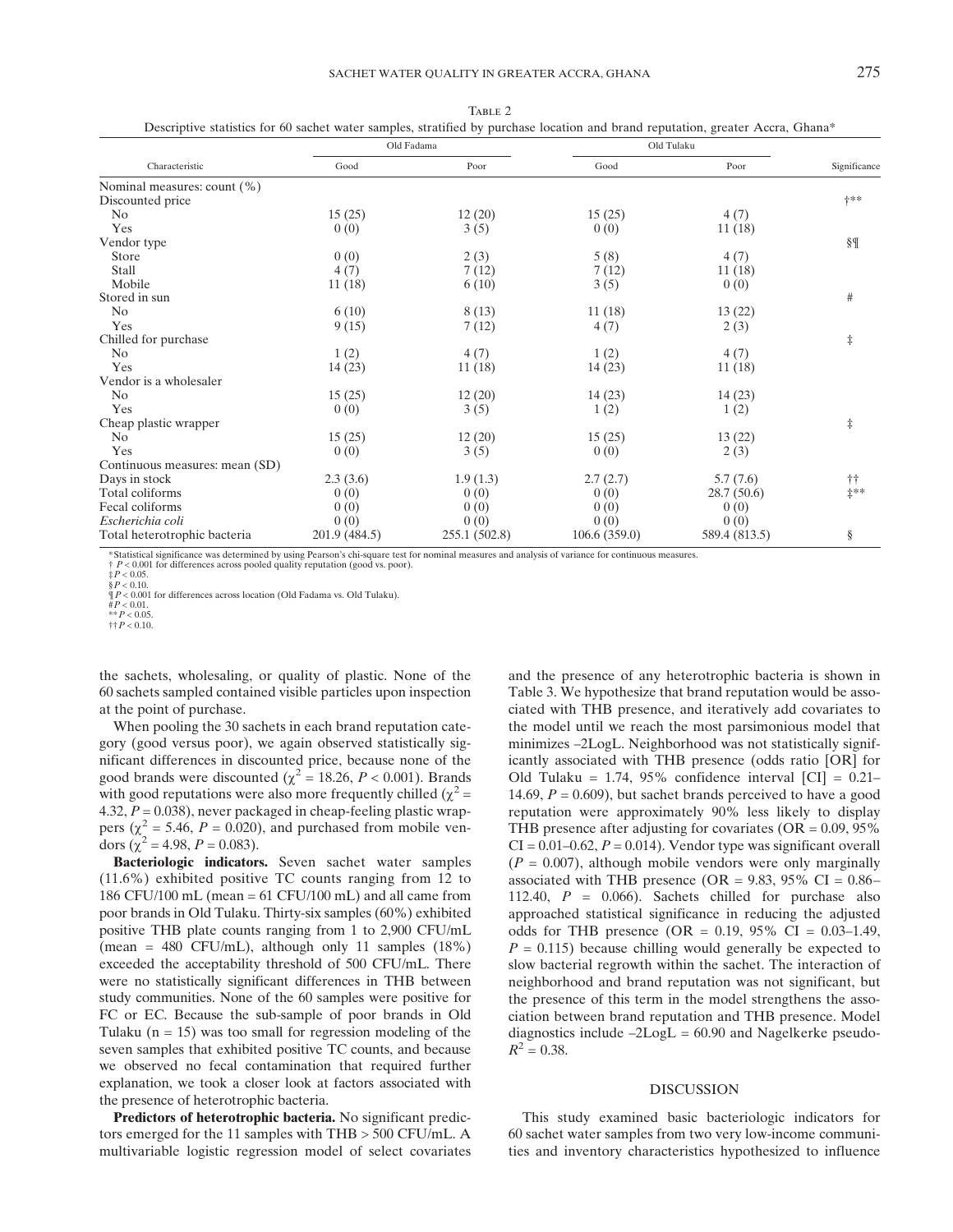|--|--|--|

TABLE 3<br>Multivariable logistic regression model of the relationship between select sachet water characteristics (n = 60) and any presence of heterotrophic bacteria (THB  $> 0$  CFU/mL)\*

| Characteristic                                     | В                        | <b>SE</b> | <b>OR</b> | 95% CI          | $\overline{P}$ |
|----------------------------------------------------|--------------------------|-----------|-----------|-----------------|----------------|
| Constant                                           | 2.24                     | 2.59      | 9.43      |                 | 0.386          |
| Neighborhood is Old Tulaku                         | 0.56                     | 1.09      | 1.74      | $0.21 - 14.69$  | 0.609          |
| Good brand reputation                              | $-2.37$                  | 0.96      | 0.09      | $0.01 - 0.62$   | 0.014          |
| Neighborhood $\times$ brand reputation interaction |                          |           |           |                 | 0.256          |
| Old Fadama $\times$ good (reference)               |                          |           |           |                 |                |
| Old Fadama $\times$ poor                           | $-1.55$                  | 1.36      | 0.21      | $0.02 - 3.07$   | 0.256          |
| Old Tulaku $\times$ good†                          | $\overline{\phantom{a}}$ |           |           |                 |                |
| Old Tulaku $\times$ poor†                          |                          |           |           |                 |                |
| Vendor type                                        |                          |           |           |                 | 0.007          |
| Store (reference)                                  |                          |           |           |                 |                |
| Stall                                              | $-0.70$                  | 0.96      | 0.50      | $0.08 - 3.27$   | 0.467          |
| Mobile                                             | 2.29                     | 1.24      | 9.83      | $0.86 - 112.40$ | 0.066          |
| Chilled for purchase                               | $-1.65$                  | 1.05      | 0.19      | $0.03 - 1.49$   | 0.115          |
| $-2LL = 60.90$ ; Nagelkerke R <sup>2</sup> = 0.38  |                          |           |           |                 |                |

\*THB = total heterotrophic bacteria; CFU = colony-forming unit; OR = odds ratio; CI = confidence interval.

†Not estimated because of collinearity.

the heterogeneity of sachet quality on the Ghanaian market. Using results from focus groups in our study communities, we categorized all brand perceptions in these communities into good or poor, and explored the relationship between brand perception and bacteriologic quality while controlling for multiple characteristics of the vending environment. No fecal contamination was detected, and only 11.6% of samples exhibited TC counts > 0. Varying levels of THB were present in 60% of samples, although the average THB count was below the recommended threshold of 500 CFU/mL and only 18% of all samples exceeded this level. These THB counts stand in stark contrast with those from a recent study in Accra, which reported that 87% of 60 sachet samples had THB > 500 CFU/mL and more than one-third of the samples were "too numerous to count."<sup>18</sup>

The presence of any THB was most strongly associated with being from a brand popularly perceived to be of poor quality, thus supporting the core hypothesis of this study. Chilled sachets were somewhat less likely to have any THB, which seems intuitive given that colder temperatures inhibit bacterial regrowth. Sachets sold by a mobile vendor were somewhat more likely to have any THB, a result that lacks a simple explanation given that mobile vendors carry sachet water on head-mounted bowls in direct sunlight (ultraviolet light [UV] suppresses bacterial growth), and that most mobile vendors acquire their sachet water stock the same day that they vend it. It is plausible that the young girls who typically hawk sachet water are sold older stock by wholesalers, but we did not test this hypothesis. To put these results in greater context, our two study communities are very well-known, poor neighborhoods that rely extensively on sachet water and thus are markets that would seem susceptible to savvy sachet producers trying to unload sub-standard product. It is not empirically known if low-income areas disproportionately serve as markets for poor brands, but our work offers no evidence that this necessarily implies a public health hazard.

Although this report might be the first paper to look at the relationship between sachet brands and quality, it is not the first paper to portray sachet water as a safe product in Ghana. A 2010 study found no TC, FC, or EC among 60 sachet water samples gathered near Koforidua, approximately 80 km north of Accra.<sup>29</sup> A 2004 study in six coastal districts of the Central Region of Ghana found that household use of bottled and

sachet water (analyzed as a single category) was protective against finding EC in household drinking water relative to all other sources.<sup>30</sup> These results diverge from most of the sachet quality literature and underscore the variation in sachet water quality that we are attempting to sort out. As stated earlier, our sample should not be generalized to all sachet water, nor to the specific brands named, but rather is representative of consumer options on a random day in the rainy season. We hope to replicate this study in the driest months to check for seasonal demand effects on the bacteriologic profile of sachet water in local markets.

The bacteriologic indicators assessed in this study limit what we can infer about the safety of these particular sachet water samples. The fact that we did not detect fecal contamination in any sample from these very low-income communities is reassuring because Accra already battles sporadic cholera outbreaks caused by occasional breaches (often related to illegal connections) in its municipal water network. The absence of fecal contamination reaffirms recent progress by the Ghana Standards Authority and sachet industry to improve quality control, although more comprehensive studies, particularly those that culture specific organisms of public health importance, are needed to confirm the breadth of this progress. In lieu of fecal contamination, we modeled the effects of brand reputation and other sachet characteristics on THB. Heterotrophic plate counts detect a wide spectrum of organisms targeted by water disinfection processes, but these are only a small proportion of all organisms present in drinking water. THB is not a reliable indicator of pathogens, but can be a useful proxy for the effectiveness of water treatment.<sup>31</sup> Although THB remains a commonly used indicator for drinking water management, is not itself necessarily even a health hazard.<sup>32</sup> The higher THB counts in the poor reputation brands may be treatment-related, storage-related, or both.

The effects of storage-related factors on sachet quality remain understudied and largely unknown. The life cycle of sachet water tends not to exceed more than a few months (generally during rainy periods). Thus, the effect of sunlight may be more important given that sachets often spend much of their life cycle under the equatorial sun (e.g., on the back of a flatbed delivery truck or on a street vendor's head). Although UV light exposure may hypothetically inhibit pathogen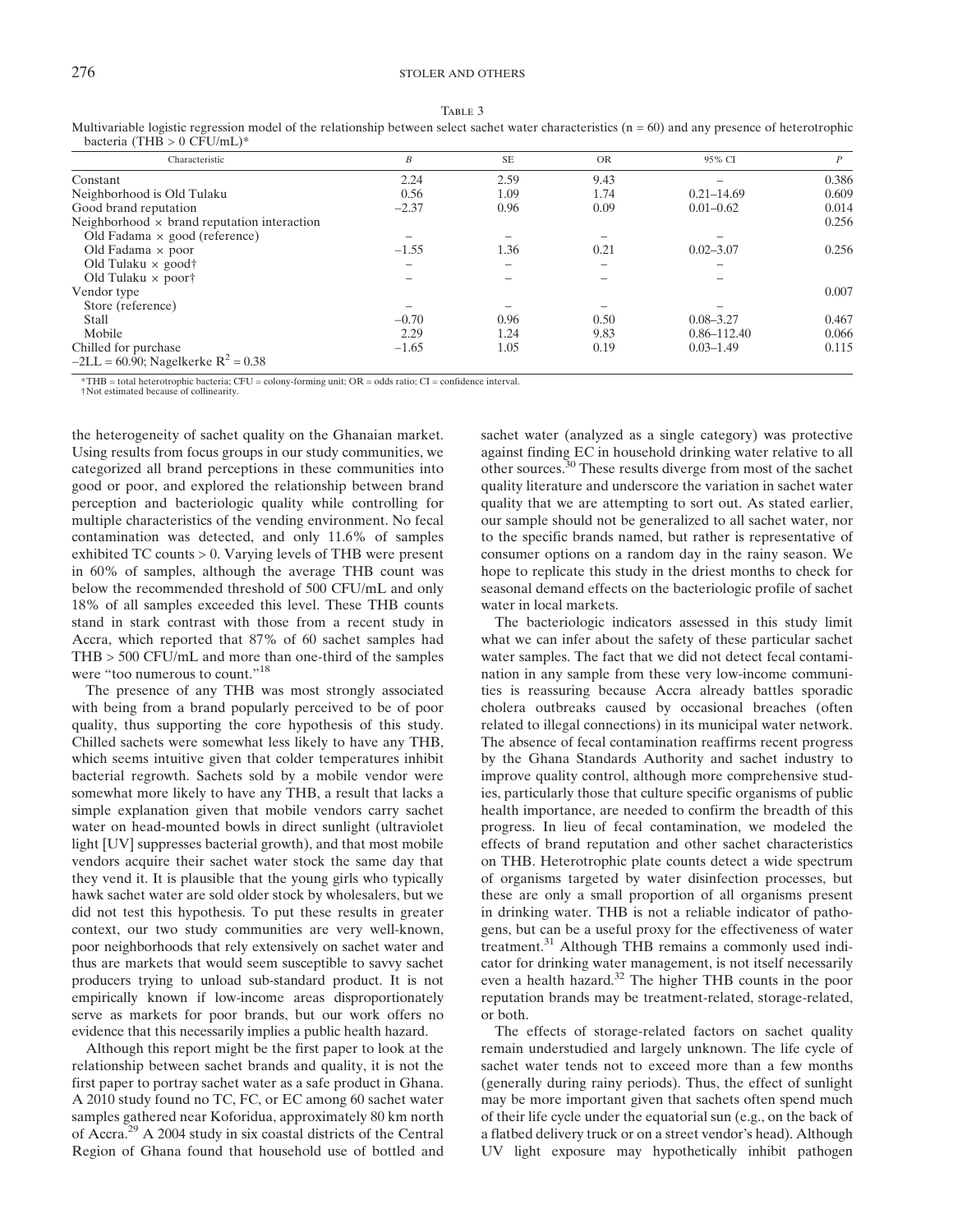growth/survival in sachets, there remains no known literature on the effects of plastic leachates, such as bisphenol-A or phthalates. The research gap on plastic leachates is largely attributable to resource and technology constraints in western Africa, but these UV tradeoffs are nonetheless an avenue for future study.

Sachet water continues to improve drinking water access in cities in western Africa and has become a particularly important source of water in Accra. The sachet industry is still maturing in Ghana and may someday achieve levels of quality control and product homogeneity seen in the bottled water industry, despite lingering concerns over plastic waste management. In the meantime, additional studies are needed to understand the variation in sachet water quality attributable to branding, storage, and the vending environment. If sachet water is adopted en masse by neighboring countries, as seen in Ghana, it would behoove water policy makers to learn from the experience in Ghana and promote the best possible drinking water quality for all.

Received August 6, 2013. Accepted for publication November 25, 2013.

Published online December 30, 2013.

Acknowledgments: We thank Michael Nyoagbe for providing geographic information system and field assistance, Joseph A. Ampofo (Council for Scientific and Industrial Research, Water Research Institute) for organizational assistance, and residents of Old Fadama and Old Tulaku for their hospitality during our field work.

Authors' addresses: Justin Stoler, Department of Geography and Regional Studies, University of Miami, Coral Gables, FL, E-mail: stoler@miami.edu. Raymond A. Tutu, Department of History, Political Science, and Philosophy, Delaware State University, Dover, DE, E-mail: rtutu@desu.edu. Hawa Ahmed, Lady Asantewa Frimpong, and Mohammed Bello, Council for Scientific and Industrial Research, Water Research Institute, Environmental Health and Biology Division, Accra, Ghana, E-mails: hawaahmed360@yahoo.com, asantewa84@ yahoo.co.uk, and yarbello@yahoo.com

#### REFERENCES

- 1. Dada AC, 2011. Packaged water: optimizing local processes for sustainable water delivery in developing nations. Global Health 7: 24.
- 2. Stoler J, 2013. The sachet water phenomenon in Accra: socioeconomic, environmental, and public fealth implications for water security. Weeks JR, Hill AG, Stoler J, eds. Spatial Inequalities. Dordrecht, The Netherlands: Springer, 181–190.
- 3. Stoler J, Weeks JR, Fink G, 2012. Sachet drinking water in Ghana's Accra-Tema metropolitan area: past, present, and future. J Water Sanitation and Hygiene for Development 2: 223–240.
- 4. Van-Rooijen DJ, Spalthoff D, Raschid-Sally L, 2008. Domestic water supply in Accra: how physical and social constraints to planning have greater consequences for the poor. 33rd WEDC International Conference: Access to Sanitation and Safe Water: Global Partnerships and Local Actions. Accra, Ghana, 5.
- 5. Yang H, Bain R, Bartram J, Gundry S, Pedley S, Wright J, 2013. Water safety and inequality in access to drinking-water between rich and poor households. Environ Sci Technol 47: 1222–1230.
- 6. Stoler J, Weeks JR, Appiah Otoo R, 2013. Drinking water in transition: a multilevel cross-sectional analysis of sachet water consumption in Accra. PLoS ONE 8: e67257.
- 7. Stoler J, 2012. Improved but unsustainable: accounting for sachet water in post-2015 goals for global safe water. Trop Med Int Health 17: 1506–1508.
- 8. Stoler J, Fink G, Weeks JR, Appiah Otoo R, Ampofo JA, Hill AG, 2012. When urban taps run dry: sachet water consumption and health effects in low income neighborhoods of Accra, Ghana. Health Place 18: 250–262.
- 9. Ackah M, Anim AK, Gyamfi ET, Acquah J, Nyarko ES, Kpattah L, Brown SE, Hanson JE, Fianko JR, Zakaria N, 2012. Assessment of the quality of sachet water consumed in urban townships of Ghana using physico-chemical indicators: a preliminary study. Advances in Applied Science Research 3: 2120–2127.
- 10. Addo KK, Mensah GI, Bekoe M, Bonsu C, Akyeh ML, 2009. Bacteriological quality of sachet water produced and sold in Teshie-Nungua suburbs of Accra, Ghana. African Journal of Food Agriculture Nutrition and Development 9: 1019–1030.
- 11. Ampofo JA, Andoh A, Tetteh W, Bello M, 2007. Microbiological quality and health risks of packaged water produced in southern Ghana. Journal of Applied Science and Technology 12: 88–97.
- 12. Dodoo DK, Quagraine EK, Okai-Sam F, Kambo DJ, Headley JV, 2006. Quality of "sachet" waters in the Cape Coast municipality of Ghana. J Environ Sci Health Part A Tox Hazard Subst Environ Eng 41: 329–342.
- 13. Kwakye-Nuako G, Borketey P, Mensah-Attipoe I, Asmah R, Ayeh-Kumi P, 2007. Sachet drinking water in Accra: the potential threats of transmission of enteric pathogenic protozoan organisms. Ghana Med J 41: 62–67.
- 14. Machdar E, van der Steen NP, Raschid-Sally L, Lens PN, 2013. Application of quantitative microbial risk assessment to analyze the public health risk from poor drinking water quality in a low income area in Accra, Ghana. Sci Total Environ 449: 134–142.
- 15. Obiri-Danso K, Okore-Hanson A, Jones K, 2003. The microbiological quality of drinking water sold on the streets in Kumasi, Ghana. Lett Appl Microbiol 37: 334–339.
- 16. Ofori-Adjei D, 2007. Safety of "sachet water" and raw milk. Ghana Med J 41: 37.
- 17. Okioga T, 2007. Water Quality and Business Aspects of Sachet-Vended Water in Tamale, Ghana. Civil and Environmental Engineering. Cambridge, MA: Massachusetts Institute of Technology.
- 18. Osei AS, Newman MJ, Mingle JA, Ayeh-Kumi PF, Kwasi MO, 2013. Microbiological quality of packaged water sold in Accra, Ghana. Food Contr 31: 172–175.
- 19. Oyelude EO, Ahenkorah S, 2012. Quality of sachet water and bottled water in Bolgatanga Municipality of Ghana. Res J. Apply Sci Engineering and Technology 4: 1094–1098.
- 20. Simpson S, 2007. Clogged by Plastic Bags, Africa Begins Banning Them. Christian Boston: Science Monitor.
- 21. Farouk BR, Owusu M, 2012. "If in doubt, count": the role of community-driven enumerations in blocking eviction in Old Fadama, Accra. Environ Urban 24: 47–57.
- 22. Housing the Masses, 2010. Final Report to People's Dialogue on Human Settlements on Community-Led Enumeration of Old Fadama Community, Accra, Ghana. Accra: Housing the Masses.
- 23. Grant R, 2006. Out of place? Global citizens in local spaces: a study of the informal settlements in the Korle Lagoon environs in Accra, Ghana. Urban Forum 17: 1–24.
- 24. Ghana Statistical Service, 2012. 2010 Population and Housing Census, Population by Region, District, Age Groups and Sex. Accra, Ghana: Ghana Statistical Service.
- 25. Arku FS, Angmor EN, Seddoh J-E, 2013. Toilet is not a dirty word: close to meeting the MDGs for sanitation? Dev Pract 23: 184–195.
- 26. Clesceri LS, Greenberg AE, Eaton AD, 2000. Standard Methods for the Examination of Water and Wastewater. Washington, DC: American Public Health Association, 1325.
- 27. Ghana Standards Authority, 2009. Water Quality Specification for Drinking Water (GS 175-1:2009). Accra, Ghana: Ghana Standards Authority, 23.
- 28. Bartram J, Cotruvo J, Exner M, Fricker C, Glasmacher A, 2003. Heterotrophic Plate Counts and Drinking-Water Safety: The Significance of HPCs for Water Quality and Human Health. WHO Emerging Issues in Water and Infectious Disease Series. London: IWA Publishing.